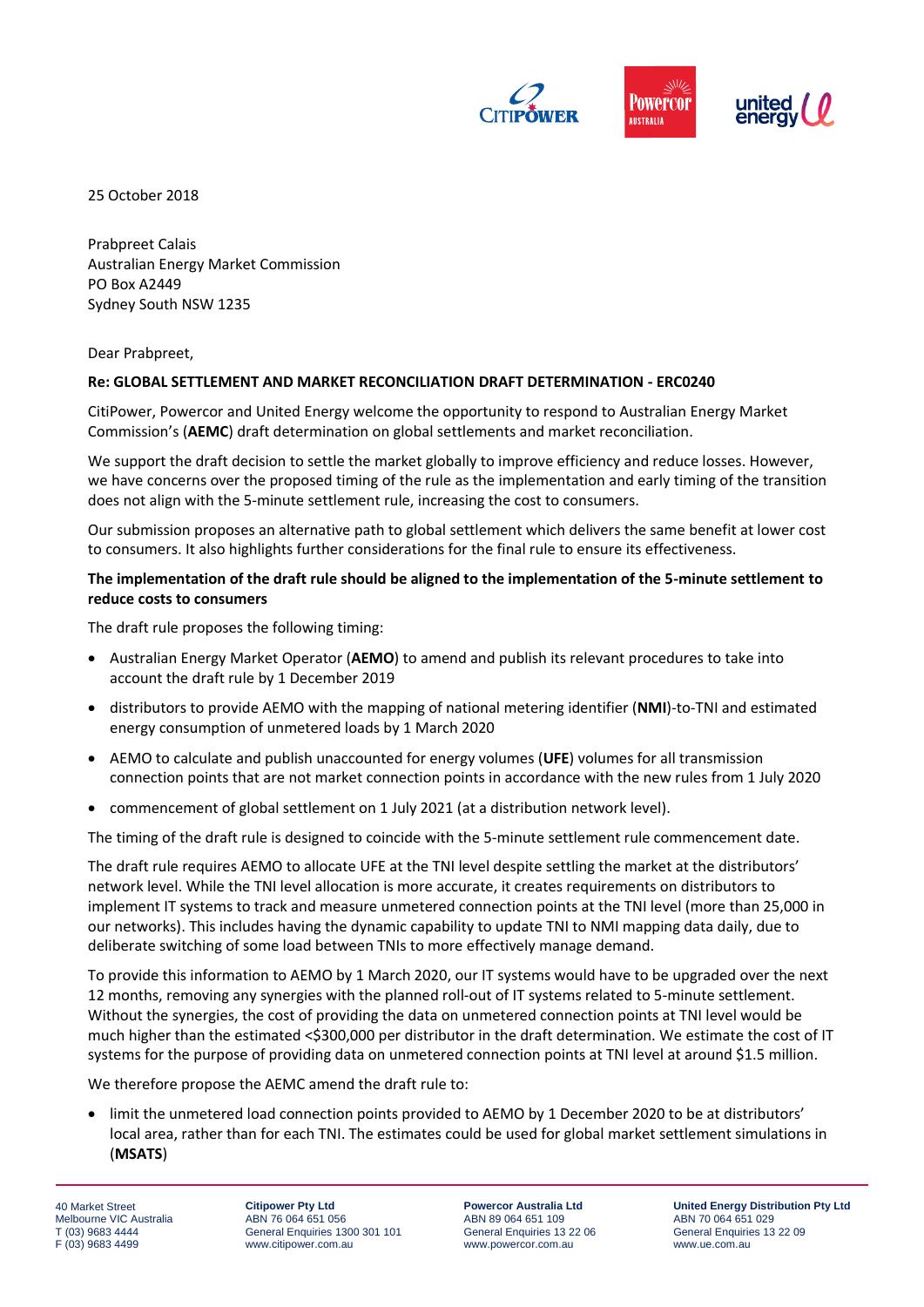- commence global settlement and UFE calculations at distributors' network level on 1 July 2021
- require distributors to provide data on unmetered load connection points at TNI level to AEMO by 1 July 2021, to allow for synergies with the implementation of 5-minute settlement IT systems
- allow AEMO six months to calculate and publish UFE at TNI level to identify missing data and errors
- implement global settlements based on calculated TNI level based UFE by 1 January 2022.

This approach would allow for global settlement to commence at the distribution network level on the same date as the draft rule proposes, albeit allowing distributors to synergise the roll-out of IT systems for the 5 minute settlement and the global settlement rules, reducing the overall cost to consumers.

## **Distributors are best placed to identify sources of UFE and rectify errors**

One of the benefits of global settlement is the ability to minimise UFE and more accurately bill consumers. Distributors will be able to better identify sources of UFE across their networks, including errors in the measurement of distribution losses, errors in estimating franchise unmetered loads and theft. However, it is unlikely *retailers* will be able to identify sources of UFE by installing a smart meter, as suggested in the draft determination. In our experience during the Victorian advanced metering infrastructure (**AMI**) roll-out, meter errors of the basic meters were not found to be the source of significant error or UFE. The major sources of UFE are within the distribution network and would require the distributor to resolve them.

We therefore propose the AEMC consider incentives or programs of work for distributors to proactively identify sources and causes of UFE and rectify errors where possible, to provide the greatest benefit to consumers.

#### **The final rule should require more accurate measurement of franchise unmetered supplies**

Most existing franchise unmetered supplies (e.g. a common area park barbeque) are not predictable and trade on an 'agreed value' established at the initial time of connection. The agreed values can vary from the actual load as customers make subsequent alterations, additions or replacement of their devices and are not obliged to notify distributors of this change. While some customers have implemented National Association of Testing Authorities (**NATA**) tests on some of their loads, this is not standard practice and the vast majority of the existing loads are not accurately estimated.

We therefore propose the AEMC consider mandating more accurate measurement of load of franchise unmetered supplies, through various approaches including:

- imposing an obligation on customers to notify distributors of any alterations to their devices
- mandating a roll-out of small measuring devices (not meters) on a sample of load types, to better estimate actual consumption levels as an input to the 'agreed value' of new connections
- limiting the supply capacity for all future unmetered supplies to 6 amps through AEMO Procedures, beyond which compliant National Electricity Market (**NEM**) metering should be required regardless of the level of predictability.

#### **The final rule and AEMO procedures should reflect the new MC role for distributors**

The draft rule proposes distributors be appointed as Metering Co-ordinators (**MC**) for transmission connection points that are not market connection points. This includes the 66kV sub-transmission loops in Victoria but also the 22kV network. Currently the 66kV sub-transmission loops are metered however some of the 22kV loops are not adequately metered and would require **NEM** compliant meters to be installed by 1 July 2021 to comply with the draft rule.

Rule 7.6.3A should be broadened, along with the AEMO procedures, to include the registration and appointment of a Distribution Network Service Provider (**DNSP**) MC. Distributors are currently only registered as MCs for type 5, 6 and 7 metering. The final rule, and AEMO Procedures, should be updated to define the new MC role for